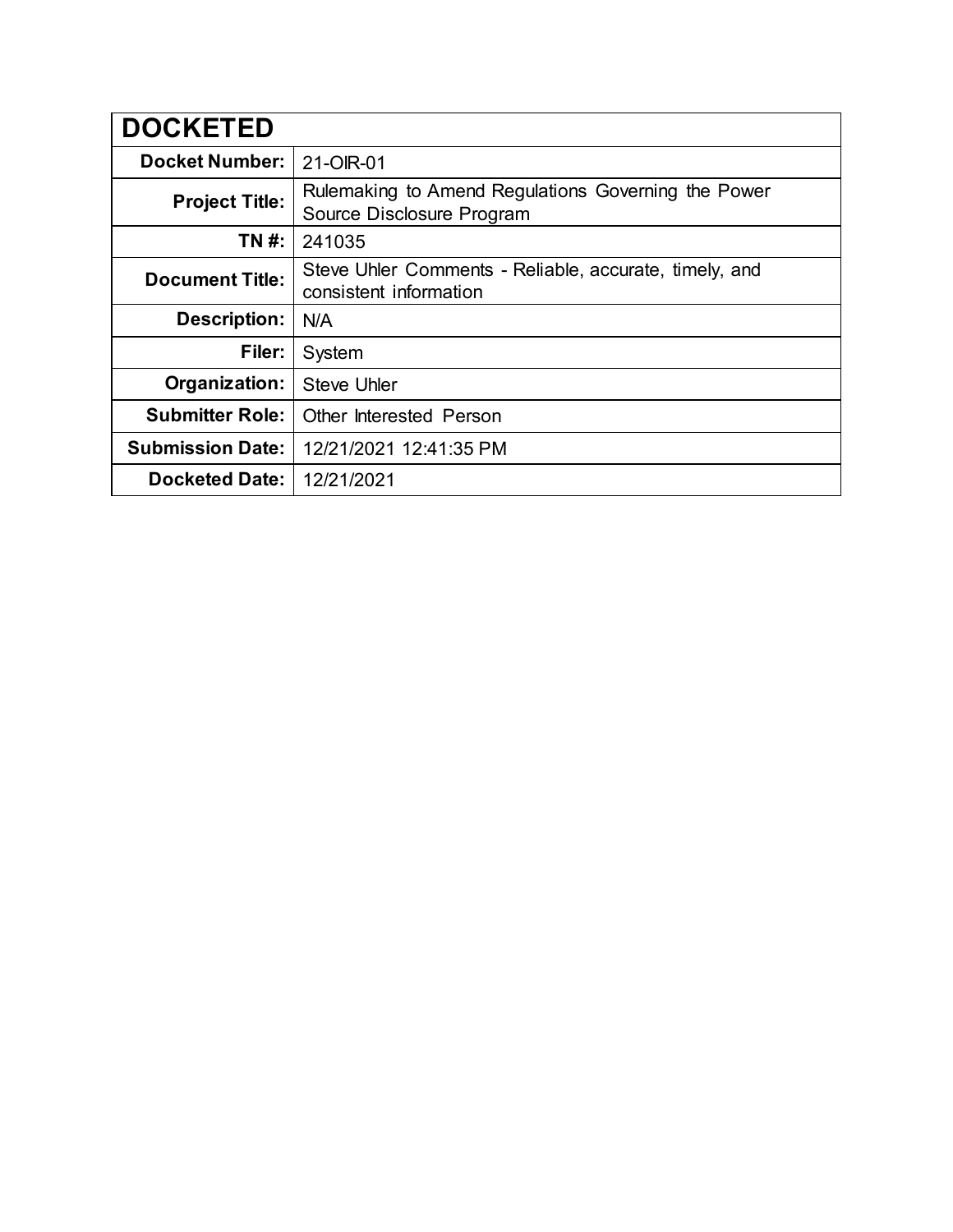**Comment Received From: Steve Uhler** Submitted On: 12/21/2021 Docket Number: 21-OIR-01

# OIR-21-01 Reliable, accurate, timely, and consistent information

Additional submitted attachment is included below.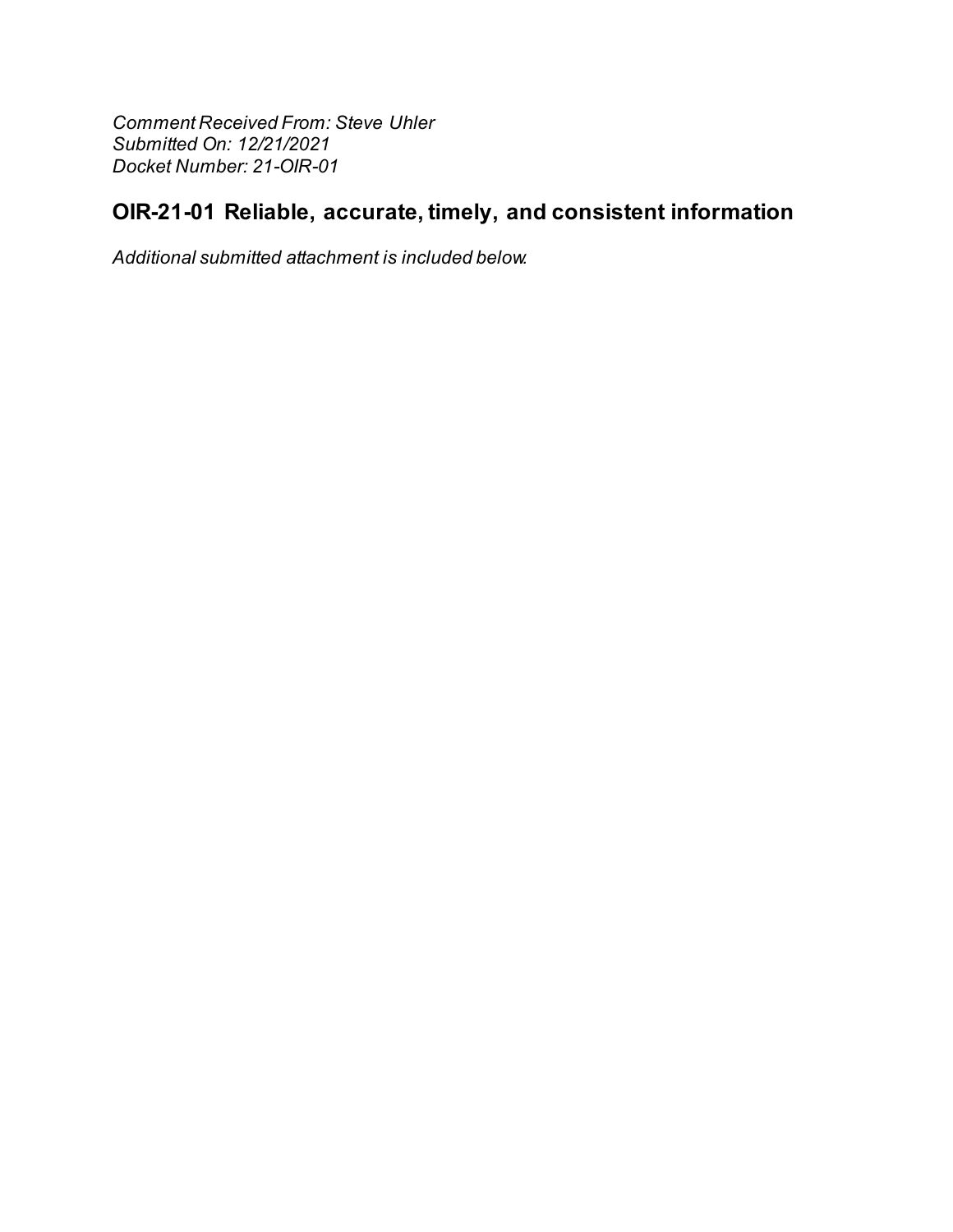OIR-21-01 Reliable, accurate, timely, and consistent information

I believe governmental and public interest is served best by disclosing all greenhouse gases produced by the electric system.

A retail supplier that has to use generation that produces greenhouse gases to stay in business is not sustainable and is contrary to California's policy to transition to a zero-carbon electric system. Retail suppliers must report all greenhouse gases they produce to ensure the achievement of this policy.

Power source disclosure that shuffles out any greenhouse gases produced by the electric system is not reliable, accurate, timely, and consistent information.

#### **1. Audit Requirements and Alternative for Public Agencies**

Please amend language for 1394.2(a)(2) as follows:

"1394.2(a)(2) A retail supplier that is a public agency providing electric services is not required to comply with the provisions of subdivision (a)(1) if the board of directors of the public agency submits to the Energy Commission attestations of the veracity of each annual report and printed power source disclosure, and delivery of printed power source disclosure for the previous year to customers through the U.S. Mail. The attestations shall be filed pursuant to Title 20, section 1208."

Rationale for the amendment is to ensure Annual Report data is the same data used to produce the printed power source disclosure provided to the customer, and printed power source disclosure was delivered to the customers through the U.S. Mail, and attestations are filed for the proceeding's record.

#### **2. Power Content Label (PCL) Due Dates**

Please amend language for 1394.1(b)(2)as follows:

"1394.1(b)(2) The power content label shall be provided by United States mail to customers served by each electricity portfolio, by the end of the first complete billing cycle for the fourth quarter of the year and in all written promotional materials for electricity portfolios except in advertisements and notices in general circulation media. Retail suppliers may provide power content labels to customers via electronic mail, provided that the customer has knowingly consented to receiving electronic mail notice in lieu of service by United States mail. The power content label shall also be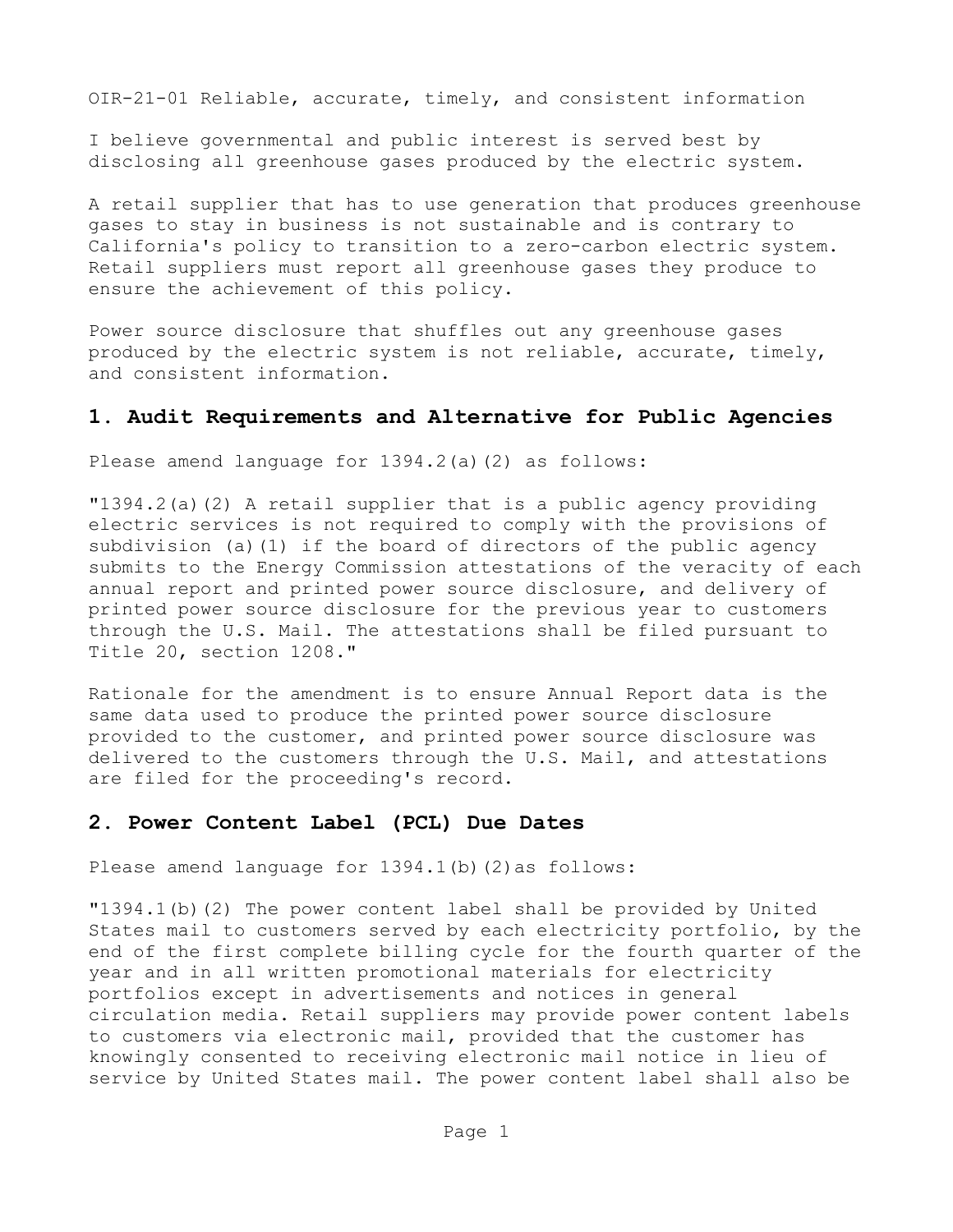displayed on the website of the retail supplier, if it maintains one for purposes of communicating information about electric service, in an clearly marked and identifiable location by October 1 of each year. The power content label shall be filed pursuant to Title 20, section 1208 by September 1 of each year."

Rationale for amendment is to clarify service of the annual power content label to customers and Energy Commission, and implementation of due dates pursuant to AB 242.

### **3. New Community Choice Aggregation (CCA) GHG Reporting Requirements**

Please add language for 1394.1(a)(4) as follows:

"1394.1(a)(4) The Energy commission shall provide a exemption from reporting on greenhouse gas emissions intensity, pursuant to Public Utilities Code 398.4.(k)(2)(F)(ii) for any new community choice aggregator formed after January 1, 2016."

Rationale for the adding of  $1394.1(a)$  (4) is to promptly notify retail suppliers that are community choice aggregators of a exemption in section, clarifying and avoiding any overlap or duplication pursuant to Government Code 11349(f).

Please delete  $1394.1(q)$  and add new subdivision  $1394.1(q)$  as follows:

"1394.1(g) All greenhouse gases produced by operating and maintaining any resource used by retail suppliers shall be reported to retail customers regardless of kilowatt-hour sales. The Energy Commission shall not allow resource shuffling to exclude any greenhouse gases produced in providing and maintaining electric services. Reported greenhouse gases include but not limited to those produced to operate and maintain generation, transmission, and distribution resources."

Rationale for deletion 1394.1(g) and addition of new language for subdivision 1394.1(g) is implementation of SB 100 prohibition of resource shuffling pursuant to Public Utilities Code 454.53(a), and implementation Public Utilities Code 454.53(b)(3), pursuant to Public Utilities Code 454.53(d)(1).

## **4. Unbundled Renewable Energy Credit (REC) Reporting Requirements**

Please amended language for 1394(b)(2) as follows: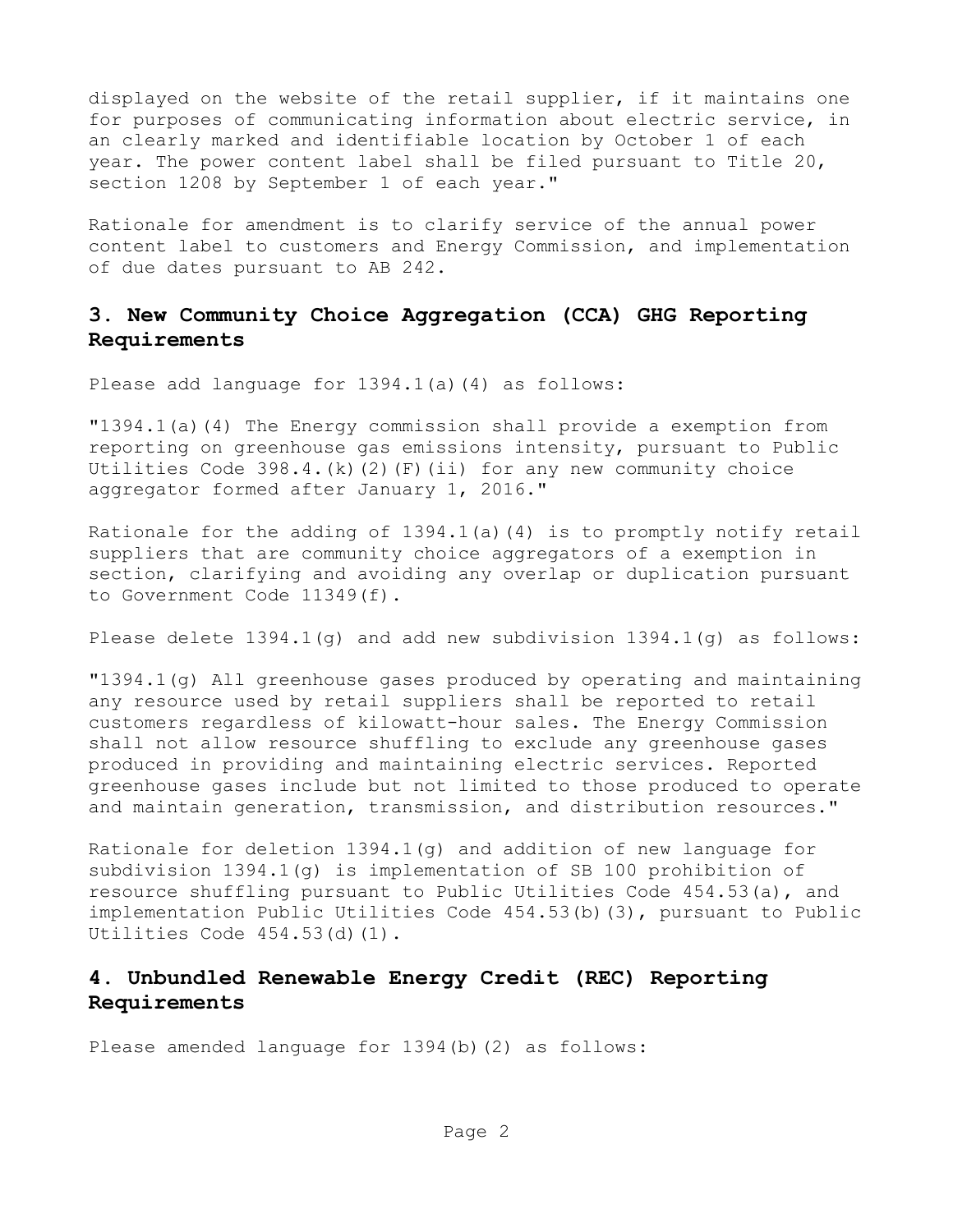"1394(b)(2) Unbundled RECs.

(A) Quantity of unbundled RECs reserved or retired in WREGIS in association with an electricity portfolio offered during the previous calendar year, denominated in kilowatt hours. (B) Generator name, location, fuel type, vintage year, and WREGIS and RPS identification numbers for each source of reserved or retired unbundled RECs in WREGIS.

(C) Upon request by the Energy Commission, the retail supplier shall authorize WREGIS to confirm unbundled REC reserved or retired in WREGIS in WREGIS associated with each electricity portfolio."

Rationale for the amendment is to allow portfolio customers control over environmental attribute ownership through use of WREGIS reserve accounts for the portion of annual portfolio sales derived from electricity products such as unbundled renewable energy credits.

#### **5. PCL Template Formatting**

Power content label is unnecessarily small in size.

Power content label formatting limits what retail suppliers can tell their customers.

Tariffs or offers for portfolios that support zero emission energy storage are disadvantaged by label format and accounting methodology.

Total California system electricity, which is the sum of all in-state generation and net electricity imports by fuel type does not appear on the label.

Excel does not enforce referential integrity and format control is easily bypassed. The Energy Commission should explore other methods to produce power content labels.

## **6. Power Charge Indifference Adjustment (PCIA) Resource Allocations**

Departing load and customers that move out of service area are entitled to receive a power content label for the previous year.

The costs of making the disclosures required by Public Utilities Code 398.4 shall be considered to be generation related pursuant to Public Utilities Code 398.4(f).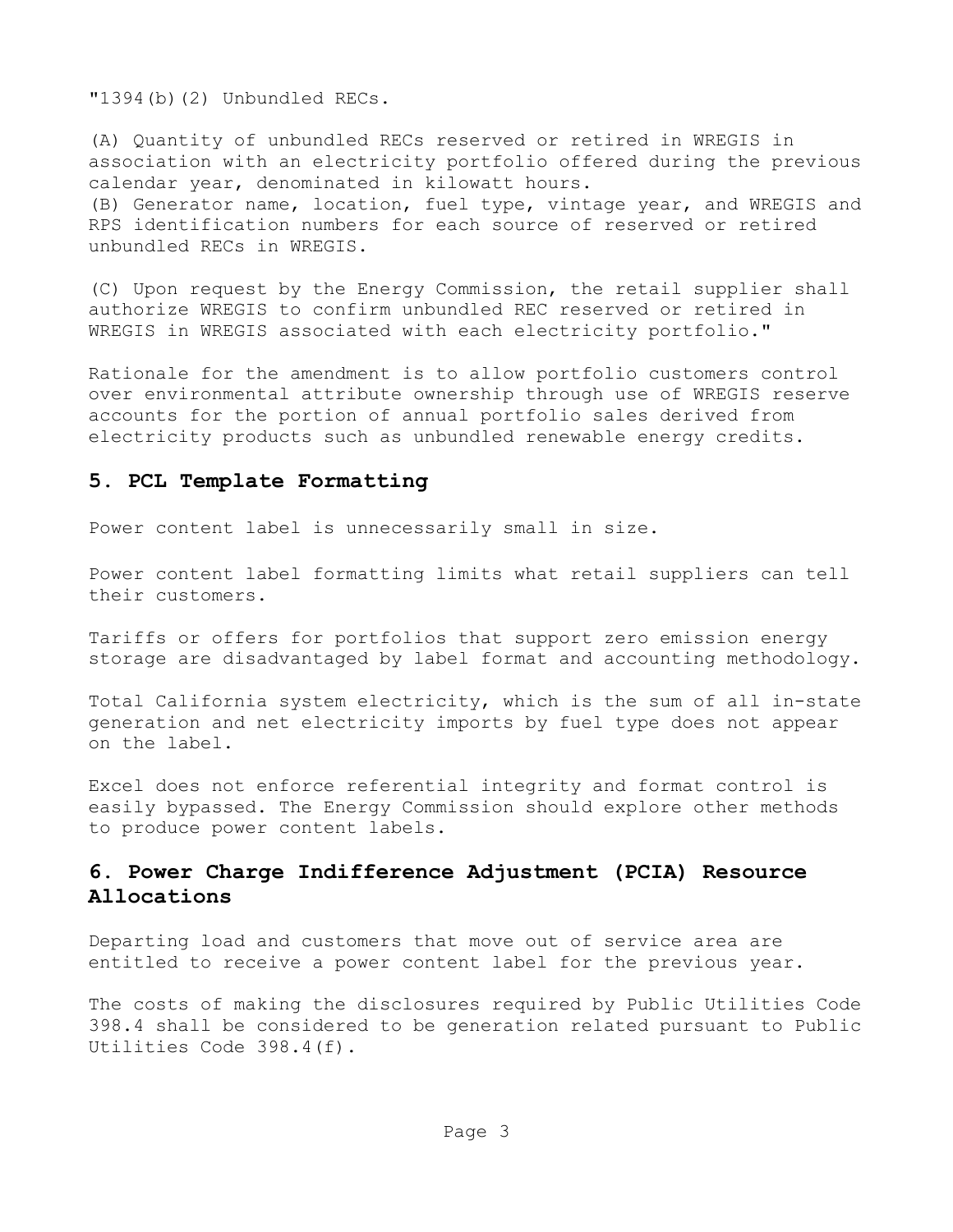#### **7. Prohibiting resource shuffling**

SB 100 prohibits resource shuffling pursuant to Public Utilities Code 454.53.(a).

Most electric generation is not at marketable voltage expected by retail customers.

Electricity is not in the stream of commerce before metering at the customer's premises.

The Legislature finds and declares that there is a need for reliable, accurate, timely, and consistent information regarding fuel sources for electric generation offered for retail sale in California. The purpose of Disclosure of Sources of Electrical Generation is to establish a program under which entities offering electric services in California disclose accurate, reliable, and simple to understand information on the sources of energy, and the associated emissions of greenhouse gases, that are used to provide electric services.

The Public Utilities Commission and Energy Commission, in consultation with the State Air Resources Board, shall take steps to ensure that a transition to a zero-carbon electric system for the State of California does not cause or contribute to greenhouse gas emissions increases elsewhere in the western grid and shall not allow resource shuffling. The Energy Commission shall utilize programs authorized under existing statutes to achieve a zero-carbon electric system. Disclosure of Sources of Electrical Generation is one such program.

Many process steps are required after generation for electricity to become a marketable product offered for retail sale in California. Electricity offered for retail sale must have voltage adjusted to levels expected by retail customers.

Transmission and distribution is not merely incidental to the main business authorized by retail suppliers' franchise. The court declared that construction and maintenance of its lines is a necessary part of the utility's business. Retail suppliers can not offer any portfolios without transmission and distribution resources, a necessary part of the utility's business, to safely and reliably set voltages to marketable levels.

Current power source disclosure accounting allows the shuffling of resources to proportionally reduce the amount of greenhouse gases reported on power content labels. Transmission and distribution resources that adjust voltages to marketable levels for retail sale